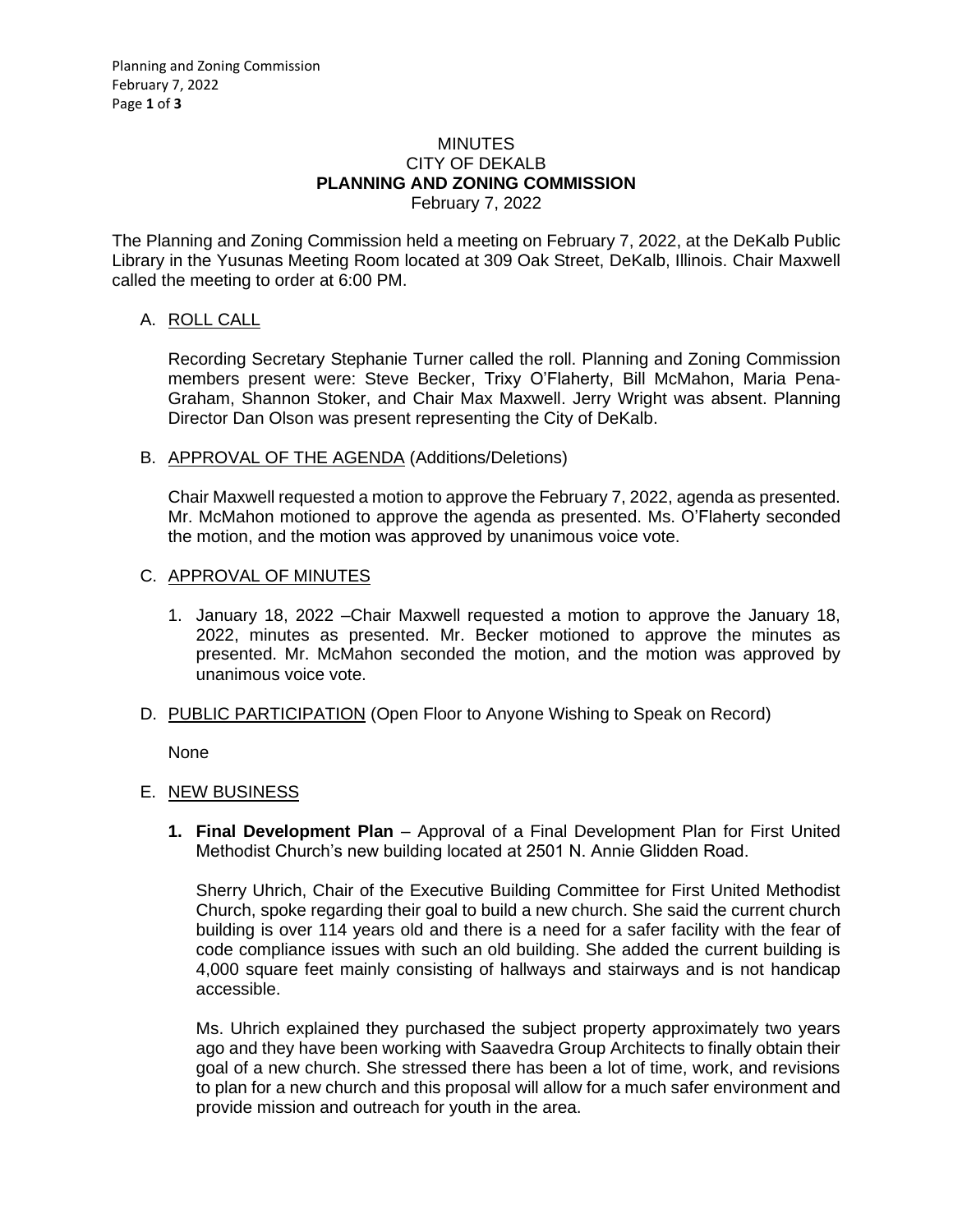Dan Saavedra, President of Saavedra Group Architect, discussed the modifications of the plan that were approved by the Planning and Zoning Commission in 2020. He noted the main difference is the height of the church and added some of the design elements have changed as well. Mr. Saavedra explained the height difference, from the originally planned 80 feet to 52 feet, occurred due to the church deciding not to move their pipe organ.

Mr. Saavedra continued with the discussion on the new design of the church which will all be on one floor and facing Annie Glidden Road. He mentioned the first phase of the building will be 10,986 square feet with an addition to the south of the building being 1,380 square feet. Mr. Saavedra added the sanctuary will seat 240 people with an annex for additional guests. He noted there will also be two wings; one with classrooms, kitchens, and bathrooms, and the other with administrative offices.

Mr. Saavedra explained the vehicle entrance to the church will be from the side of the building off Beautiful Gate Drive and there would be a parking lot with 65 spaces provided in phase one. He added there would be an additional 26 parking spaces to south of the building, and a phase II area which could accommodate up to 80 additional spaces in the future.

Mr. Saavedra advised the sanitary sewer connection being off the north side of the church, and water service and other utility connections will come from Annie Glidden Road. He noted the church will be a conventional construction with a facade consisting of fiber cement siding. Mr. Saavedra added the final construction documents are being worked on and will be submitted for final review to the City in March.

Dan Olson, Planning Director, went through the staff report dated February 3, 2022. He stated the City approved the annexation and development agreement for the church in July of 2020. He added as a part of the agreement, one of the requirements was for the church to submit a Final Development Plan that would go through the Commission and City Council for final approval.

Mr. Olson described the site entrance being off N. Annie Glidden Road with the right of way at Beautiful Gate Drive being dedicated to the City. He noted construction of Beautiful Gate Drive would only occur if future development took place. He went on to discuss the change in the height of the church building, the larger sanctuary, and the parking lot, which is providing an adequate number of spaces. Mr. Olson explained a civil engineering plan has not yet been provided but is expected to be submitted by early March. He mentioned a summary has been provided by the applicant containing information regarding utility connections and storm water drainage. Mr. Olson advised the Commission a condition is recommended requiring the City Engineer approve the final engineering plan before any construction is to take place.

Mr. Olson mentioned variances were granted in 2020, including building height, landscaping, minimum street standards, and parking standards. He touched on waivers being approved for landscaping in 2020 and additional landscaping is planned by the church.